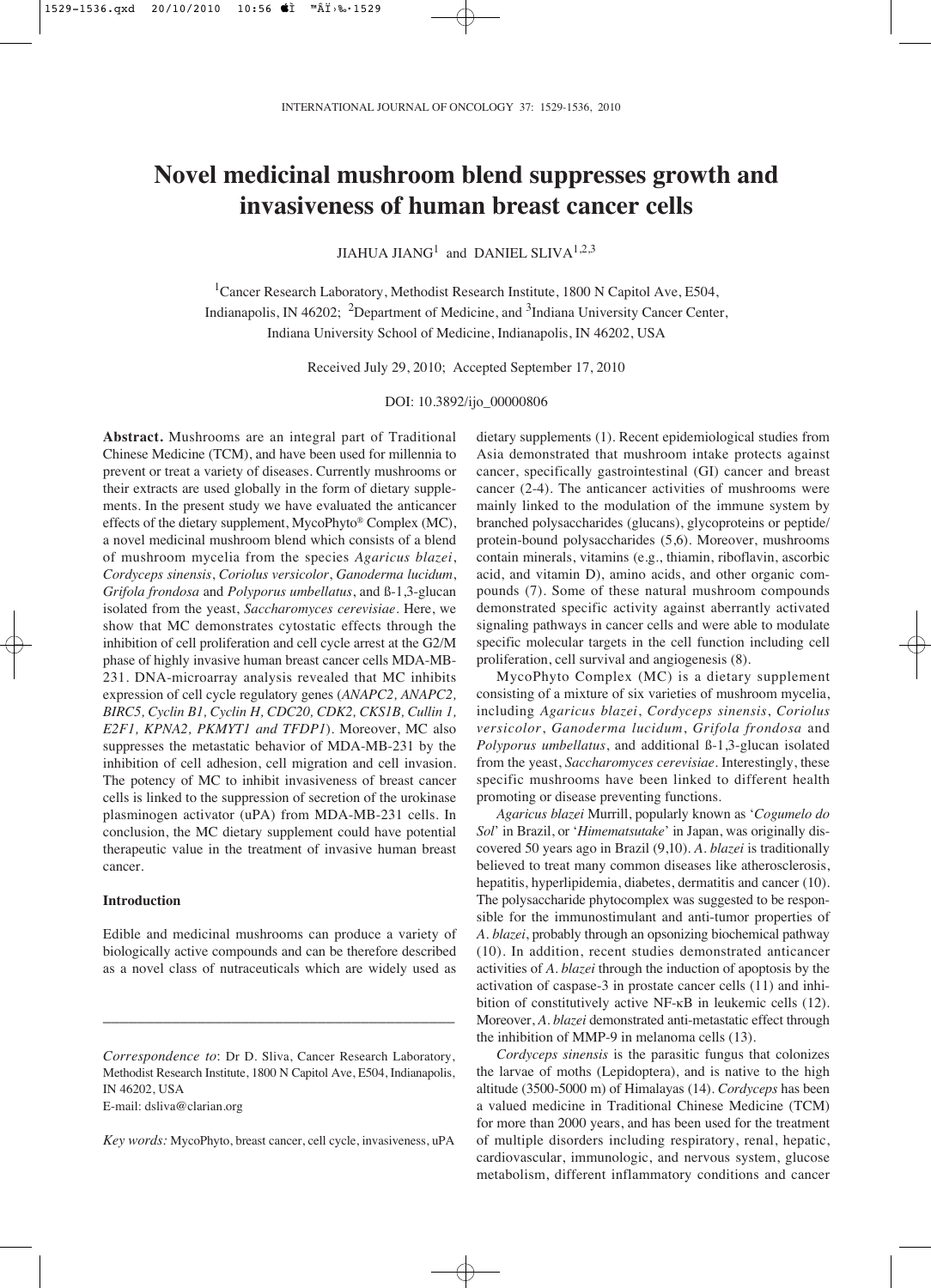(15). The anticancer activity of *C. sinensis*, was associated with the presence of cordycepin (3-deoxyadenosine) which demonstrated inhibition of cell proliferation (16,17), induction of apoptosis (18,19), and invasiveness (20). Mechanistically, *C. sinensis* extracts induced apoptosis by the activation of caspase-3 in leukemia cells and through the death receptormediated extrinsic and mitochondria-mediated intrinsic caspase pathways in lung cancer cells or by the inactivation of Akt kinase in breast cancer cells, respectively (21-23).

*Coriolus versicolor* is an obligate aerobe that is commonly found year-round on logs, stumps, tree trunks, and branches. The fungus occurs throughout the wooded temperate zones of Asia, Europe, and North America and may be the most common shelf fungus in the Northern Hemisphere (24). *C. versicolor* contains biologically active, structurally different protein-bound polysaccharide-K (PSK) and polysaccharopeptide (PSP), which were approved in Asia for immunotherapy or as biological response modifiers (BRMs) (24,25). In addition to the immunomodulatory activity, extracts of *C. versicolor* demonstrated direct effects on a variety of cancer cells. Therefore, *C. versicolor* induced apoptosis of breast cancer cells through p53 and Bcl-2 dependent and independent mechanisms (26) suppressed cell proliferation, and induced apoptosis of leukemia cells by mechanisms including inhibition of transcription factor NF-κB and down-regulation of expression of COX-2 (27). Moreover, direct cytotoxic effect of PSK, through the cell cycle arrest at G0/G1 phase and induction of apoptosis associated with the caspase-3 expression, was reported in various tumor cell lines derived from leukemia, melanomas, fibrosarcomas and cervix, lung, pancreas and gastric cancers (28).

*Ganoderma lucidum* (*Ling Zhi*, Reishi) is one of the important Asian fungi that have been recognized in China, Korea and Japan more than 4000 years ago (29). The biological activity of *G. lucidum* is usually associated with polysaccharides (mainly glucans and glycoproteins) and lanostanetype triterpenes (ganoderic acids, ganoderic alcohols and their derivatives) (30). The anticancer effects of *G. lucidum* have been attributed to the modulation of the immune system by polysaccharides (31,32), whereas triterpenes demonstrated the direct cytotoxic/killing effects on a variety of cancer cells including hepatoma, naso-pharynx carcinoma, lung carcinoma, sarcoma, breast cancer, and leukemia cells, respectively (33-37). *G. lucidum* extract (GLE), containing polysaccharides and triterpenes, suppressed proliferation and metastatic potential of breast cancer cells through the inhibition of Akt kinase and transcription factors AP-1 and NF-κB (38,39). Interestingly, GLE modulated estrogen receptor signaling and inhibited the oxidative stress-induced invasiveness of breast cancer cells (40,41). Moreover, GLE demonstrated antiangiogenic activity by suppressing the secretion of vascular endothelial growth factor (VEGF) and transforming growth factor-ß1 (TGF-ß1) from prostate cancer cells (42).

*Grifola frondosa* (*Maitake*, which means 'dancing mushroom' in Japanese) is a popular culinary mushroom originally recognized in Japan and Korea. The anticancer activities of *G. frondosa* were originally described more than 30 years ago and are associated with the presence of 1,3-ßglucan named grifolan LE (43,44). Suppression of tumor growth in mice by D-Fraction, 1,3-branched-1,6-ß-glucan

isolated from *G. frondosa*, was associated with the stimulation of natural killer (NK) cells and activation of macrophages and differentiation of T-cells (45-47). Mechanistically, D-Fraction increased expression of TNF- $\alpha$  in NK cells and IL-12 release from macrophages and dendritic cells (45,47). Nevertheless, phase I/II trials with a polysaccharide extract from *G. frondosa* demonstrated depressed as well as enhanced immune functions in cancer patients (48). Interestingly, *G. frondosa* ameliorated colon inflammation and suppressed TNF- $\alpha$  expression in the colon tissue in an animal model of the inflammatory bowel disease (49). The direct anticancer effect was demonstrated on the gastric cancer cells by the induction of apoptosis via caspase-3-dependent and independent pathways (50).

*Polyporus umbellatus* (Zhu Ling in Chinese) has been used in TCM as a remedy for the urinary tract infection and as a diuretic, and for the treatment of hepatitis B (51-53). Anticancer activities of *P. umbellatus* have been demonstrated in animal studies (54-56) as well as in one clinical study with bladder cancer patients in China (57). Although the biological activity of *P. umbellatus* was associated with the presence of polysaccharides (58), the cytotoxic activity against leukemia cells was demonstrated with isolated triterpenes (polyporusterones) isolated from *P. umbellatus* (59). In addition, other ergostane-type ecdysteroids named polyporoids demonstrated anti-inflammatory activity in a TPA-induced inflammation in mice (60). Nevertheless, the molecular mechanisms responsible for the anticancer activity of *P. umbellatus* were not addressed in these studies. Anticancer activity of yeast ß-glucans is associated with priming of neutrophils, macrophages and NK cells for cytotoxicity against tumors (61). Moreover, cancer immunotherapy was recently evaluated in the combination of yeast ß-glucans with anti-tumor antibodies (62).

In the present study, we evaluated anti-proliferative and anti-invasive properties of a dietary supplement MC on highly invasive human breast cancer cells.

### **Materials and methods**

*Cell culture and reagents*. Human breast cancer cell line MDA-MB-231 was obtained from ATCC (Manassas, VA, USA) and was maintained in DMEM medium in the presence of penicillin (50 U/ml), streptomycin (50 U/ml), and 10% fetal bovine serum (FBS). Medium and supplements came from Gibco BRL (Grand Island, NY, USA). FBS was obtained from Hyclone (Logan, UT, USA). MycoPhyto Complex (MC), a mixture of *Agaricus blazei*, *Cordyceps sinensis*, *Coriolus versicolor*, *Ganoderma lucidum*, *Grifola frondosa* and *Polyporus umbellate* mycelia and ß-1,3-glucan purified from the yeast *Saccharomyces cerevisiae*, was supplied by EcoNugenics, Inc (Santa Rosa, CA, USA). MC stock solution was prepared by dissolving MC in dimethylsulphoxide (DMSO) at a concentration 25 mg/ml and stored at 4˚C.

*Cell proliferation and cell viability*. Cell proliferation was determined by the tetrazolium salt method, according to the manufacturer's instructions (Promega, Madison, WI, USA). Briefly, MDA-MB-231 cells were cultured in a 96-well plate and treated at indicated times with MC (0-0.5 mg/ml). At the end of the incubation period, the cells were harvested and absorption was determined with an ELISA plate reader at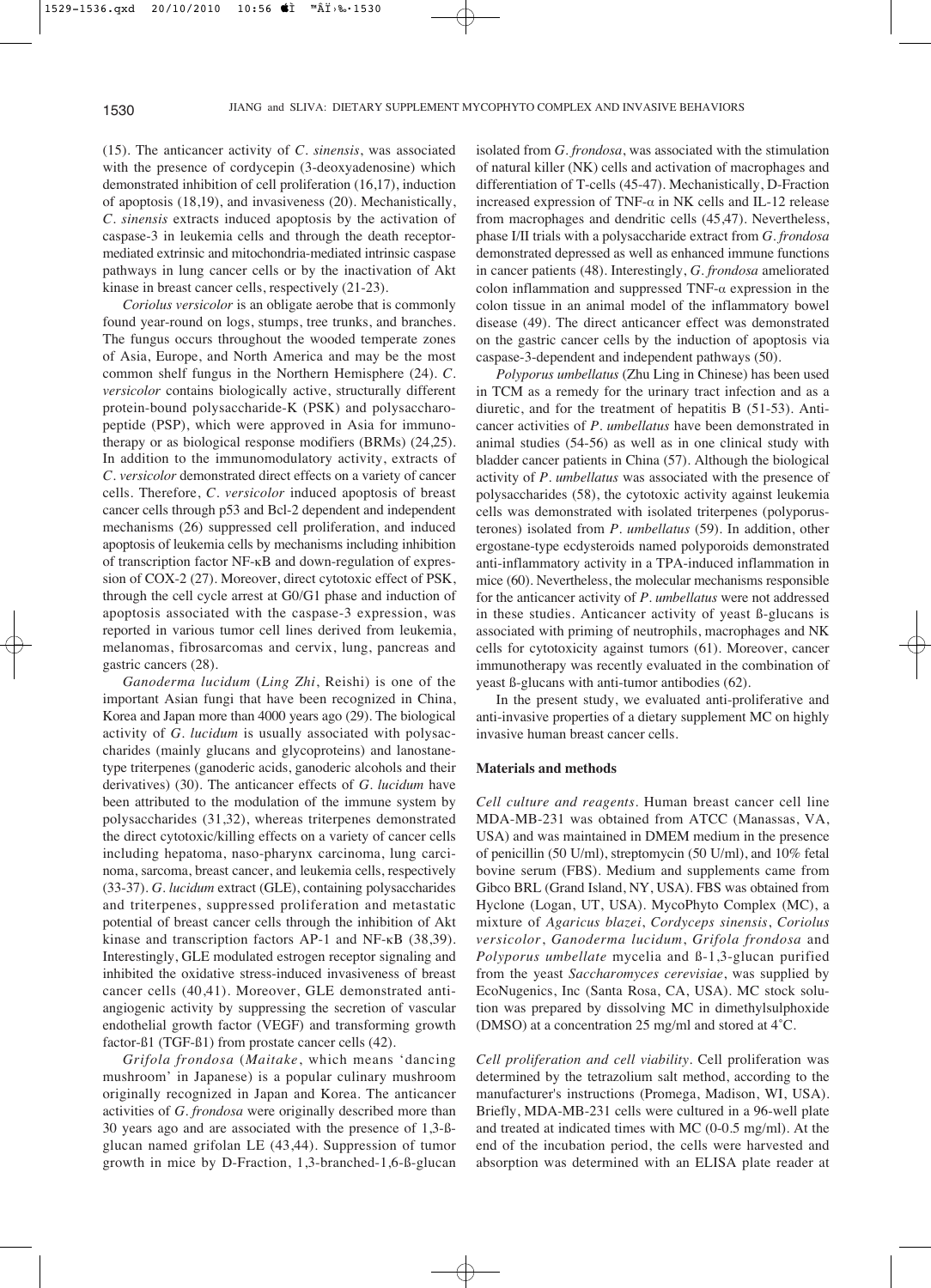control

 $\equiv 0.125$  mg/ml

 $0.25$  mg/ml

 $0.5$  ma/ml

B

120

100



Figure 1. Effect of MC on the growth of breast cancer cells. MDA-MB-231 cells were treated with MC (0-0.5 mg/ml) for 24, 48 and 72 h. (A) Cell proliferation and (B) cell viability were determined as described in Materials and methods. Data are the means  $\pm$  SD of triplicate determinations. Similar results were obtained in at least two additional experiments. \*p<0.05.

570 nm, as described (38). Cell viability of MDA-MB-231 cells was determined after incubation with MC (0-0.5 mg/ml) for 24, 48 and 72 h by staining with trypan blue as described (63). Data points represent mean  $\pm$  SD in the representative experiment of triplicate determinations. Similar results were obtained in two independent experiments.

A

120

100

Cell cycle analysis. MDA-MB-231 cells (7.5x10<sup>5</sup>) were seeded in 100 mm dishes and cultured in DMEM media with 10% FBS for 24 h, followed by incubation with MC (0, 0.25 and 0.5 mg/ml) at 37˚C for 24 h. After incubation, the cells were harvested, washed with DPBS containing 1% FBS, and resuspended in propidium iodine (50  $\mu$ g/ml). Samples were analyzed on a FACStar<sup>PLUS</sup> flow cytometer (Becton-Dickinson, San Jose, CA, USA). The fractions of cells in different phase of the cell cycle (G0/G1, S, G2/M) are presented as a percentage of total cells analyzed.

*DNA microarray analysis*. MDA-MB-231 cells were treated with MC (0 and 0.5 mg/ml) for 24 h and total RNA isolated with RNAeasy (Qiagen, Valencia, CA, USA). This RNA was used for the evaluation of cell cycle regulatory genes with Cell Cycle Oligo GEArray according to the manufacturer's protocol (SABiosciences, Frederick, MD, USA), as previously described (64). The fold change of gene expression was determined by GEArray expression® analysis suite (SABiosciences).

*Cell adhesion, migration, and invasion assays*. Cell adhesion was performed with Cytomatrix Adhesion Strips coated with human vitronectin (Chemicon International, Temecula, CA, USA). Briefly, MDA-MB-231 cells were treated with MC (0-0.5 mg/ml) for 24 h, harvested, and counted. Cell adhesion was determined after 1.5 h of incubation at 37˚C (63). Cell migration of MDA-MB-231 cells treated with MC (0-0.5 mg/ml) was assessed in Transwell chambers in the DMEM medium containing 10% FBS (63). Invasion of MDA-MB-231 cells treated with MC (0-0.5 mg/ml) was assessed in Transwell chambers coated with 100  $\mu$ l of Matrigel<sup>TM</sup> (BD Biosciences, Bedford, MA, USA) diluted 1:3 with DMEM, after 24 h of incubation (63).

*uPA secretion*. DMEM media from MDA-MB-231 cells treated with MC (0-0.5 mg/ml) for 24 h were collected and concentrated, and the secretion of uPA was detected by Western blot analysis with anti-uPA antibody (Oncogene Research Products, Cambridge, MA, USA), as described (63).

*Western blot analysis*. MDA-MB-231 cells were treated with MC (0-0.5 mg/ml) for 24 h. Whole cell extracts isolated from cells were prepared as described (40). Equal amounts of proteins were separated on 4-12% SDS-PAGE (Invitrogen, Carlsbad, CA, USA) and transferred to a PVDF membrane (Millipore, Bedford, MA, USA). The membrane was incubated with the corresponding primary antibodies diluted 1:1000 in blocking solution, as follows: rabbit polyclonal antibodies against CXCR4 (Millipore, Temecula, CA, USA) and mouse monoclonal antibodies against Cox2, and ß-actin (Santa Cruz Biotechnology, Santa Cruz, CA, USA), overnight at 4˚C. Antimouse or anti-rabbit secondary antibodies were used to detect and visualize by the ECL Western blot detection system (Amersham Biosciences, Buckinghamshire, UK).

*Statistical analysis*. Data are presented as means ± SD. Statistical comparison between the control group (0  $\mu$ g/ml of MC) and groups with different MC doses were carried out using two-sided Student's t-tests. p<0.05 was considered to be significant.

### **Results and Discussion**

*MC demonstrates cytostatic effect on the highly invasive breast cancer cells*. Cancer metastasis, which consists of uncontrolled growth and invasive behavior of cancer cells, is one of the major medical problems in breast cancer patients (65). Although chemically synthesized chemotherapeutic agents demonstrated activity in the metastatic breast cancer setting (66), some of these chemotherapeutic drugs have undesirable toxic side effects. Therefore, the identification of natural anti-proliferative and anti-metastatic non-toxic agents is of particular interest and a unique blend of mushrooms as natural complexes demonstrated significant anticancer activities.

In the present study we evaluated if the mixture of mushrooms, MC, inhibits growth of highly invasive MDA-MB-231 breast cancer cells. As seen in Fig. 1A, increased concentration of MC (0-0.5 mg/ml) markedly suppressed proliferation of

control

 $\equiv 0.125$  mg/ml

 $0.25$  ma/ml  $0.5 \text{ }\mathrm{ma/m}$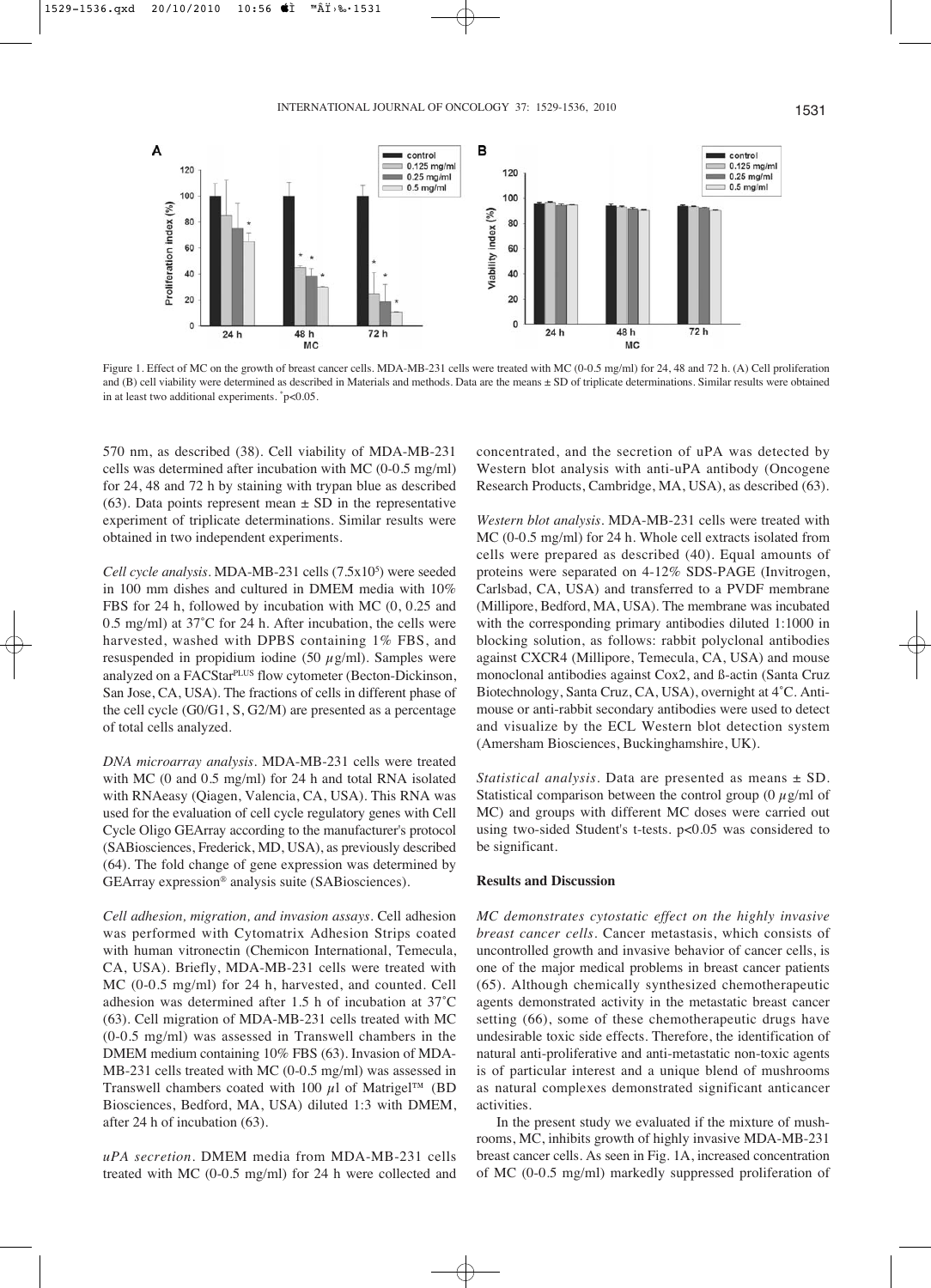| $MC$ (mg/ml) | G0/G1          | S                    | G2/M                      |
|--------------|----------------|----------------------|---------------------------|
|              | $72.8 \pm 0.8$ | $24.9 \pm 1.0$       | $3.1 \pm 0.5$             |
| 0.25         | $73.5 + 2.2$   | $22.6 + 1.3$         | $3.8 \pm 0.7$             |
| 0.50         | $71.4 + 2.3$   | $16.4 + 2.7^{\circ}$ | $12.2 \pm 0.5^{\text{a}}$ |

Table I. Effect of MC on cell cycle distribution.

Cell cycle analysis was performed as described in Materials and methods. Cell cycle distribution G0/G1, S and G2/M phase in %. The data are mean ± SD from three experiments. Statistical significance  $a$ p<0.05.

–––––––––––––––––––––––––––––––––––––––––––––––––

MDA-MB-231 in a dose- and time-dependent manner. To determine if the effect of MC on cancer cells is cytotoxic or cytostatic, we evaluated the cell viability after 24, 48 and 72 h of MC treatment. The viability of MDA-MB-231 cells was not affected by the MC treatment suggesting that the MC inhibits growth of breast cancer cells through its cytostatic effect (Fig. 1B). Although the previous studies with mushrooms or isolated mushroom extracts or their biologically active mushroom molecules demonstrated cytotoxic or pro-apoptotic effects, MC treatment significantly inhibited proliferation of breast cancer cells without any effect on viability of cells. For example, cytotoxic effect was demonstrated by PSK isolated from *C. versicolor* (28) or triterpenes isolated from *G. lucidum* or *P. umbelatus*, respectively (33-37,59). In addition, *A. blazei*, *C. sinensis*, *C. versicolor*, *G. frondosa*, and *G. lucidum*  $(11,18,19,26,50,67)$  induced apoptosis in a variety of cancer cells. Therefore, the mixture of medicinal mushrooms in MC can diminish the cytotoxic or pro-apoptotic effect of the individual mushroom. Alternatively, the cytostatic effect of MC can be the result of the synergistic or additive effects of low non-cytotoxic doses of these individual mushrooms.

*MC induces cell cycle arrest at G2/M phase*. In order to evaluate whether the cytostatic effect of MC is associated with the cell cycle arrest, MDA-MB-231 cells were treated with MC as described in Materials and methods. Cell cycle analysis revealed that MC induces significant cell cycle arrest at G2/M phase from 3.1% (control) to 12.2% (0.5 mg/ml MC) (Table I). As previously demonstrated cell cycle arrest at G2/M was induced by *A. blazei* in gastric epithethelial cells (68) or by cordyceptin isolated from *C. sinensis* in bladder cancer cells

(69), whereas protein-bound polysaccharide (PSK) isolated from the *C. versicolor* induced cell cycle arrest at G0/G1 in a variety of cancer cells (28). Interestingly, different extract from *G. lucidum* demonstrate specific effects on cell cycle progression. Thus, extracts from *G. lucidum* induced cell cycle arrest at G0/G1 phase in breast cancer cells (38,40,70), whereas arrest at G2/M phase was induced in prostate, hepatoma and bladder cancer cells, respectively (67,71,72). On the other hand, isolated triterpenes from *G. lucidum* induced cell cycle arrest at G0/G1 and G2/M phase in macrophages (73), suggesting that cell cycle arrest depends on the specific biologically active compounds as well as particular cells.

In order to investigate whether MC-induced cell cycle arrest is associated with the expression of specific cell-cycle regulatory genes, we treated MDA-MB-231 cells with MC and performed DNA-microarray analysis as described in Materials and methods. As seen in Fig. 2 and Table II, MC down-regulated expression of *ANAPC2*, *ANAPC2*, *BIRC5*, *Cyclin B1*, *Cyclin H*, *CDC20*, *CDK2*, *CKS1B*, *Culin 1*, *E2F1*, *KPNA2*, *PKMYT1* and *TFDP1*. Some of the functional proteins (e.g., ANAPC2, ANAPC2 and CDC20) form the anaphase promoting complex/cyclosome (APC/C) inhibition of which can induce cell cycle arrest at G2/M phase (74). Inhibition of survivin (product of gene *BIRC5*) and CDC28 (product of gene *CKS1B*) was also associated with cell cycle arrest at G2/M phase (75,76). In addition, G2/M cell cycle arrest is controlled by Cyclin B1 and Cyclin H (CDK7), and inhibitors of CDK2 were developed as G0/G1 and G2/M inhibitors for cancer therapy (77,78). Down-regulation of transcription factors E2F1 and DP-1 (product of gene *TFDP1*) and Myt-1 protein (product of gene *PKMYT1*) was also linked to cell cycle arrest at G2/M phase in cancer cells (79,80). Therefore, the induction of cell cycle arrest of breast cancer cells by MC was associated with the down-regulation of expression of genes involved in G2/M phase.

*Effect of MC on the invasive behavior of breast cancer cells*. Invasive behavior of cancer cells is associated with their ability to adhere, to migrate and to invade the normal tissues. Breast cancer cells express integrin receptor  $\alpha_{\nu} \beta_3$ , and the interaction of  $\alpha_v$  $\beta_3$  with the extracellular matrix (ECM) protein vitronectin is involved in the adhesion of MDA-MB-231 cells to ECM (81). In addition,  $\alpha_v \beta_3$  and vitronectin form a complex with urokinase plasminogen activator (uPA) and its receptor uPAR, and this whole complex activates the intracellular signaling



Figure 2. Effect of MC on the expression of cell cycle regulatory genes. MDA-MB-231 cells were treated with (A) control - 0 mg/ml MC or (B) 0.5 mg/ml MC for 24 h and RNA prepared and DNA-microarray analysis performed as described in Materials and methods. Similar results were obtained in one additional experiment.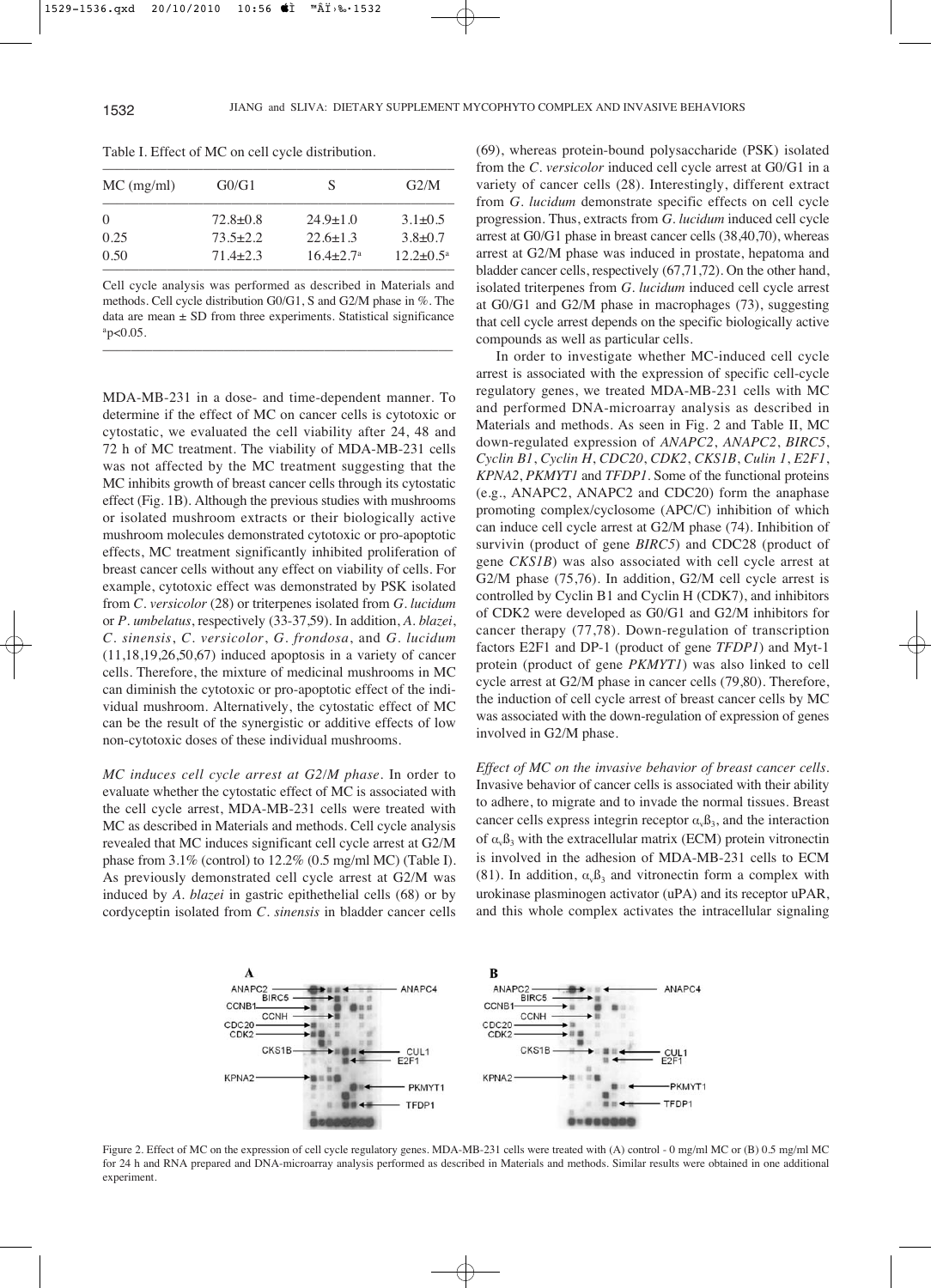| Gene               | Description                                              | Fold change |
|--------------------|----------------------------------------------------------|-------------|
| ANAPC <sub>2</sub> | Anaphase promoting complex subunit 2                     | 0.3         |
| ANAPC4             | Anaphase promoting complex subunit 4                     | 0.5         |
| BIRC <sub>5</sub>  | Baculoviral IAP repeat-containing 5 (survivin)           | 0.7         |
| <b>CCNB1</b>       | Cyclin B1                                                | 0.6         |
| <b>CCNH</b>        | Cyclin H                                                 | 0.7         |
| CDC20              | Cell division cycle 20 homolog                           | 0.7         |
| CDK2               | Cyclin-dependent kinase 2                                | 0.7         |
| CKS1B6             | CDC28 protein kinase regulatory subunit 1                | 0.3         |
| <b>CULI</b>        | Cullin 1                                                 | 0.6         |
| E <sub>2F1</sub>   | E2F transcription factor 1                               | 0.7         |
| KPNA2              | Karyopherin alpha 2 (RAG cohort 1, importin alpha 1)     | 0.7         |
| <b>PKMYT1</b>      | Protein kinase, membrane associated tyrosine/threonine 1 | 0.4         |
| <b>TFDP1</b>       | Transcription factor Dp-1                                | 0.6         |

Table II. Effect of MC on the expression of cell cycle regulatory genes.

DNA-microarray analysis was performed with MDA-MB-231 cells treated with MC (0.5 mg/ml) for 24 h as described in Materials and methods. The data are representative from two independent experiments. –––––––––––––––––––––––––––––––––––––––––––––––––––––––––––––––––––––––––––––––––––––––––––––––––––––





Figure 3. Effect of MC on invasive behavior of breast cancer cells. (A) Cell adhesion. MDA-MB-231 cells were treated with MC (0-0.5 mg/ml) for 24 h and cell adhesion to vitronectin determined as described in Materials and methods. Each bar represents the mean  $\pm$  SD of three experiments.  $\degree$  p<0.05; (B) Cell migration. Cell migration was determined after 5 h of incubation in the presence of MC (0-0.5 mg/ml) in Boyden Chambers as described in Materials and methods. Each bar represents the mean ± SD of three experiments. \*p<0.05; (C) Cell invasion. Cell invasion was determined after 24 h of incubation in the presence of of MC (0-0.5 mg/ml) in Boyden Chambers coated with Matrigel as described in Materials and methods. Each bar represents the mean  $\pm$  SD of three experiments.  $\degree$ p<0.05.

responsible for cell adhesion and migration (82). To investigate if MC affects adhesion of invasive breast cancer cells, MDA-MB-231 cells were pretreated with MC (0-0.5 mg/ml) for 24 h and their adhesion to vitronectin was determined. As seen in Fig. 3A, adhesion of MDA-MB-231 cells to vitronectin was markedly suppressed by the MC treatment. The effect of MC on migratory potential of breast cancer cells was evaluated in MDA-MB-231 cells pretreated with MC (0-0.5 mg/ml) for 1 h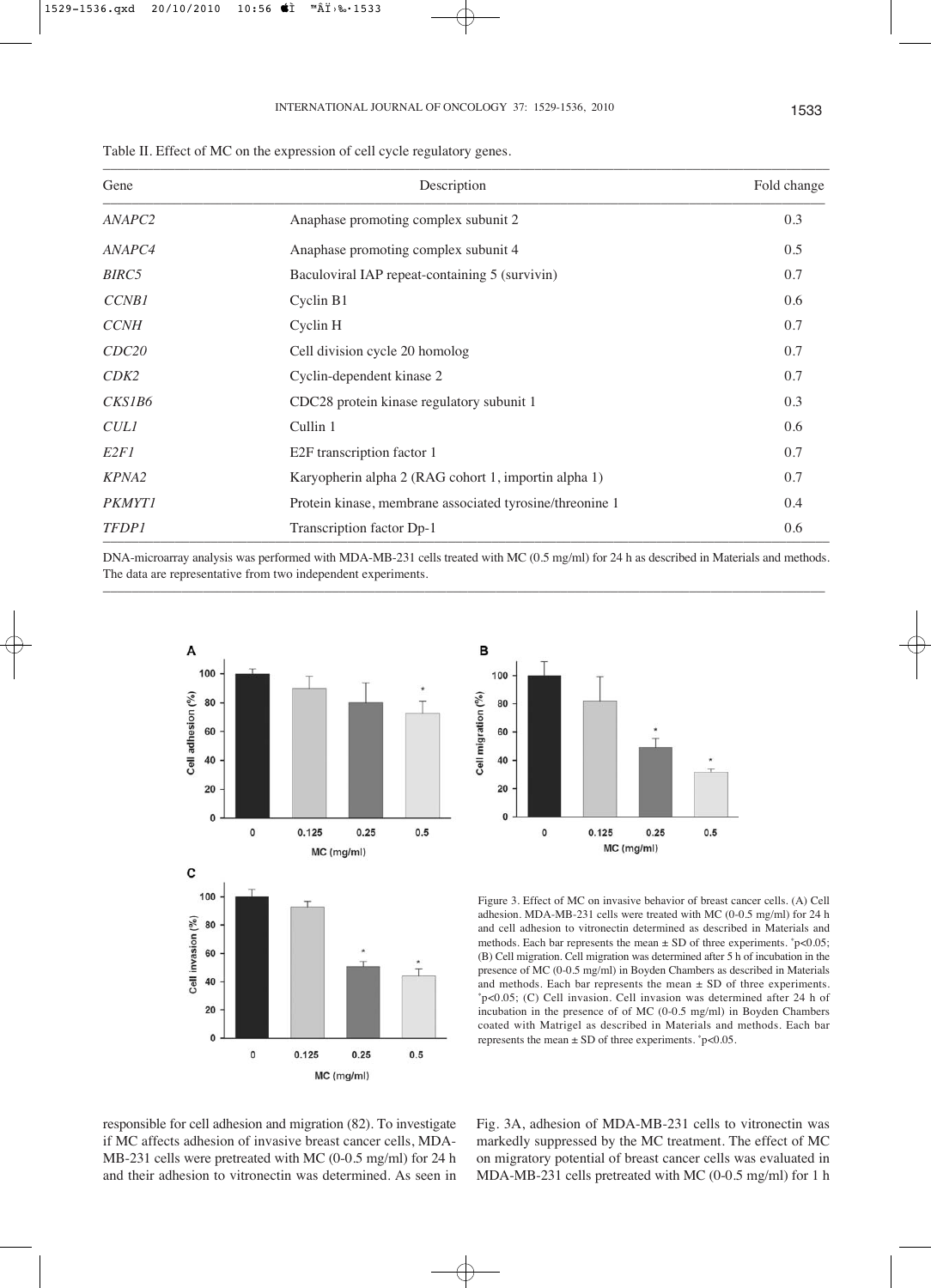

Figure 4. Effect of MC on the secretion of uPA and expression of CXCR4 and COX-2 in breast cancer cells. (A) MDA-MB-231 cells were treated with MC (0-0.5 mg/ml) for 24 h, and the secretion of uPA detected in conditioned media with anti-uPA antibody by Western blot analysis as described in Materials and methods. The results are representative of three separate experiments. (B) MDA-MB-231 cells were treated as described in (A), and the expression of CXCR4, COX2 and ß-actin determined as described in Materials and methods. The results are representative of three separate experiments.

and cell migration was determined after additional 4 h of incubation. As expected, MC also noticeably suppressed migration of breast cancer cells in a dose dependent-manner (Fig. 3B).

Cell invasion is associated with the enzymatic activity of uPA. uPA interacts with uPAR and converts plasminogen to plasmin which degrades ECM components and stimulates other proteolytic enzymes contributing to cell invasion (82). Therefore, we evaluated the effect of MC on cell invasiveness. MDA-MB-231 cells were plated on the Matrigel-coated filters in the presence of MC (0-0.5 mg/ml) and the amount of cells invaded through Matrigel counted after 24 h of incubation. As seen in Fig. 3C, MC markedly inhibited invasion of MDA-MB-231 cells in a dose-response manner.

In order to evaluate the effect of MC on the levels of uPA, conditioned media from MDA-MB-231 cells treated with MC (0-0.5 mg/ml) were collected and secretion of uPA was determined by Western blot analysis. As expected, MC markedly decreased secretion of uPA from MDA-MB-231 cells (Fig. 4A). These data are in concert with our previous paper demonstrating that sole mushroom *G. lucidum* inhibited invasive behavior of human breast and prostate cancer cells through the mechanisms including uPA/uPAR signaling (39). Moreover, ß-glucan isolated from *A. blazei* suppressed invasion of human ovarian cancer cells through the down-regulation of expression of uPA (83). On the other hand, apoptosis of human leukemia cells by proteins and peptide bound polysaccharides (PSP), extracted from *C. versicolor*, was associated with the increased expression of uPA (84). Alternatively, other mechanisms can be employed in the inhibition of cell invasiveness. In addition to uPA, chemokine receptor CXCR4 and cyclooxygenase-2 (COX-2) were also associated with invasiveness of breast cancer cells (85,86). In order to evaluate whether MC affects expression of these proteins, whole cell extracts from MDA-MB-231 cells used for the determination of uPA (Fig. 4A) were subjected to Western blot analysis with specific antibodies against CXCR4 and COX-2, respectively. However, MC treatment of MDA-MB-231 cells did not markedly affect expression of CXCR4 and COX-2 (Fig. 4B). Therefore, our data suggest that MC suppresses invasive behavior of breast cancer cells by the inhibition of secretion of uPA.

In conclusion, MC, which consists of mushrooms *Agaricus blazei*, *Cordyceps sinensis*, *Coriolus versicolor*, *Ganoderma lucidum*, *Grifola frondosa* and *Polyporus umbellate* and yeast ß-1,3-glucan, is a dietary supplement with the ability to suppress proliferation and invasive behavior of breast cancer cells. The biological effects of MC are probably mediated by the additive or synergistic effects of individual mushrooms. The mushroom based dietary supplement MC could have potential use in the treatment of invasive breast cancer.

#### **Acknowledgements**

This study was supported by a research grant from Eco-Nugenics, Inc., Santa Rosa, CA. The authors would like to thank Dr Isaac Eliaz for the development and formulation of MycoPhyto Complex (MC) as well Barry Wilk for their contribution to this study.

#### **References**

- 1. Wasser SP: Review of medicinal mushroom advances: good news from old allies. HerbalGram 56: 29-33, 2002.
- 2. Kim HJ, Chang WK, Kim MK, Lee SS and Choi BY: Dietary factors and gastric cancer in Korea: a case-control study. Int J Cancer 97: 531-535, 2002.
- 3. Hara M, Hanaoka T, Kobayashi M, *et al*: Cruciferous vegetables, mushrooms, and gastrointestinal cancer risks in a multicenter, hospital-based case-control study in Japan. Nutr Cancer 46: 138-147, 2003.
- 4. Zhang M, Huang J, Xie X and Holman CDAJ: Dietary intakes of mushrooms and green tea combine to reduce the risk of breast cancer in Chinese women. Int J Cancer 124: 1404-1408, 2009.
- 5. Wasser SP: Medicinal mushrooms as a source of antitumor and immunomodulating polysaccharides. Appl Microbiol Biotechnol 60: 258-274, 2002.
- 6. Borchers AT, Krishnamurthy A, Keen CL, Meyers FJ and Gershwin ME: The immunobiology of mushrooms. Exp Biol Med (Maywood) 233: 259-276, 2008.
- 7. Mattila P, Suonpaa K and Piironen V: Functional properties of edible mushrooms. Nutrition 16: 694-696, 2000.
- 8. Zaidman BZ, Yassin M, Mahajna J and Wasser SP: Medicinal mushroom modulators of molecular targets as cancer therapeutics. Appl Microbiol Biotechnol 67: 453-468, 2005.
- 9. Mizuno TK: *Agaricus blazei* Murrill medicinal and dietary effects. Food Rev Int 11: 167-172, 1995.
- 10. Firenzuoli F, Gori L and Lombardo G: The medicinal mushroom Agaricus blazei Murrill: review of literature and pharmacotoxicological problems. Evid Based Complement Alternat Med 5: 3-15, 2008.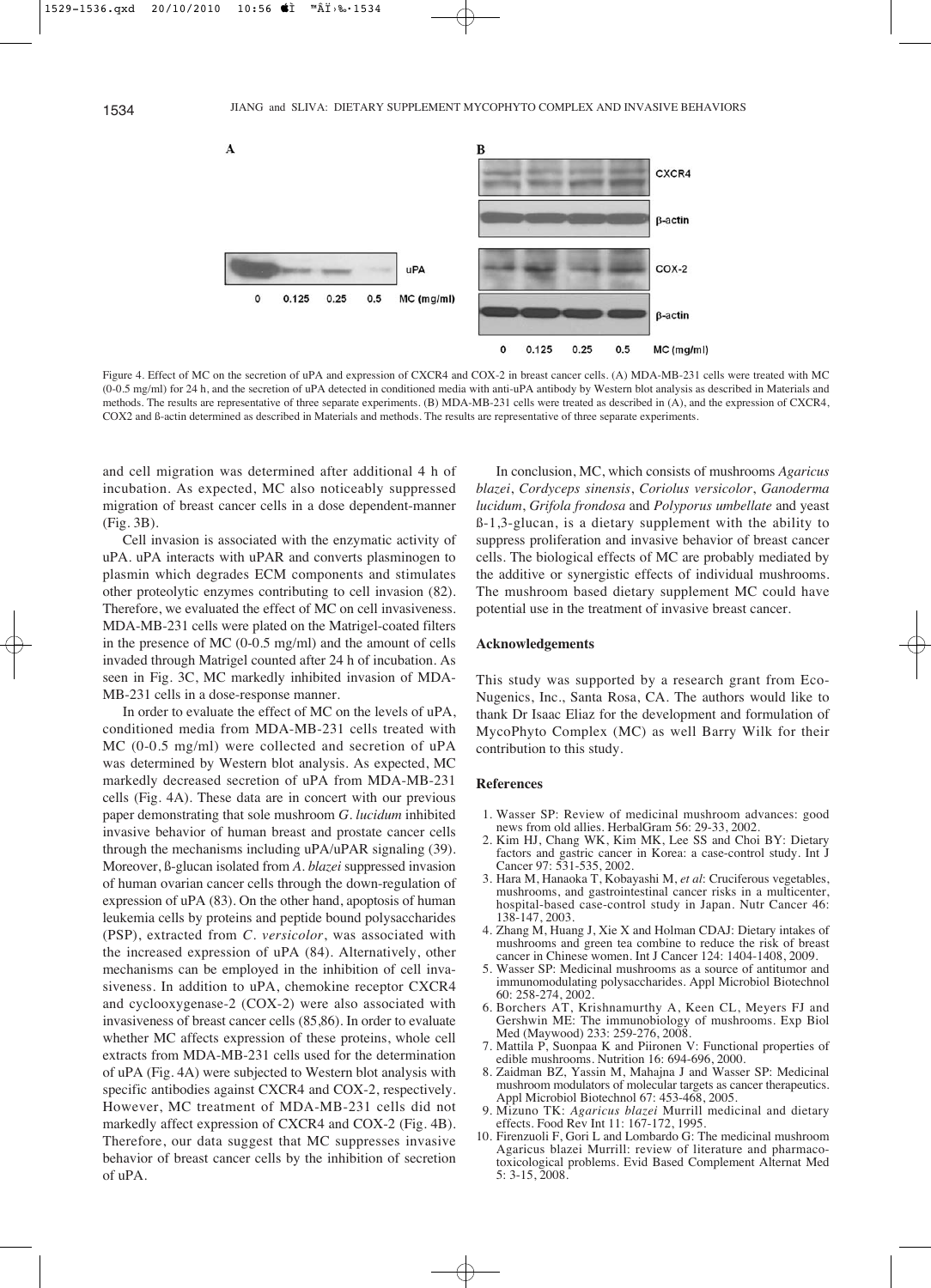- 11. Yu CH, Kan SF, Shu CH, Lu TJ, Sun-Hwang L and Wang PS: Inhibitory mechanisms of Agaricus blazei Murill on the growth of prostate cancer *in vitro* and *in vivo*. J Nutr Biochem 20: 753-764, 2009.
- 12. Kim MO, Moon DO, Jung JM, Lee WS, Choi YH and Kim GY: Agaricus blazei Extract Induces Apoptosis through ROSdependent JNK Activation Involving the Mitochondrial Pathway and Suppression of Constitutive NF-{kappa}B in THP-1 cells. Evid Based Complement Alternat Med [Epub ahead of print], 2009.
- 13. Niu YC, Liu JC, Zhao XM and Cao J: A low molecular weight polysaccharide isolated from Agaricus blazei Murill (LMPAB) exhibits its anti-metastatic effect by down-regulating metalloproteinase-9 and up-regulating Nm23-H1. Am J Chin Med 37: 909-921, 2009.
- 14. Wojcikowski K, Johnson DW and Gobé G: Medicinal herbal extracts-renal friend or foe? Part two: herbal extracts with potential renal benefits. Nephrology (Carlton) 9: 400-405, 2004.
- 15. Zhu JS, Halpern GM and Jones K: The scientific rediscovery of a precious ancient Chinese herbal regimen: Cordyceps sinensis: part II. J Altern Complement Med 4: 429-457, 1998.
- 16. Shi P, Huang Z, Tan X and Chen G: Proteomic detection of changes in protein expression induced by cordycepin in human hepatocellular carcinoma BEL-7402 cells. Methods Find Exp Clin Pharmacol 30: 347-353, 2008.
- 17. Nakamura K, Yoshikawa N, Yamaguchi Y, Kagota S, Shinozuka K and Kunitomo M: Antitumor effect of cordycepin (3'-deoxyadenosine) on mouse melanoma and lung carcinoma cells involves adenosine  $A_3$  receptor stimulation. Anticancer Res 26: 43-47, 2006.
- 18. Thomadaki H, Scorilas A, Tsiapalis CM and Havredaki M: The role of cordycepin in cancer treatment via induction or inhibition of apoptosis: implication of polyadenylation in a cell type specific manner. Cancer Chemother Pharmacol 61: 251-265, 2008.
- 19. Chen LS, Stellrecht CM and Gandhi V: RNA-directed agent, cordycepin, induces cell death in multiple myeloma cells. Br J Haematol 140: 682-691, 2008.
- 20. Nakamura K, Konoha K, Yoshikawa N, Yamaguchi Y, Kagota S, Shinozuka K and Kunitomo M: Effect of Cordycepin (3'- Deoxyadenosine) on hematogenic lung metastatic model mice. In Vivo 19: 137-141, 2005.
- 21. Zhang Q, Wu J, Hu Z and Li D: Induction of HL-60 apoptosis by ethyl acetate extract of Cordyceps sinensis fungal mycelium. Life Sci 75: 2911-2919, 2004.
- 22. Park SE, Yoo HS, Jin CY, *et al*: Induction of apoptosis and inhibition of telomerase activity in human lung carcinoma cells by the water extract of Cordyceps militaris. Food Chem Toxicol 47: 1667-1675, 2009.
- 23. Jin CY, Kim GY and Choi YH: Induction of apoptosis by aqueous extract of Cordyceps militaris through activation of caspases and inactivation of Akt in human breast cancer MDA-MB-231 Cells. J Microbiol Biotechnol 18: 1997-2003, 2008.
- 24. Cui J and Chisti Y: Polysaccharopeptides of Coriolus versicolor: physiological activity, uses, and production. Biotechnol Adv 21: 109-122, 2003.
- 25. Fisher M and Yang LX: Anticancer effects and mechanisms of polysaccharide-K (PSK): implications of cancer immunotherapy. Anticancer Res 22: 1737-1754, 2002.
- 26. Ho CY, Kim CF, Leung KN, Fung KP, Tse TF, Chan H and Lau CB: Differential anti-tumor activity of coriolus versicolor (Yunzhi) extract through p53- and/or Bcl-2-dependent apoptotic pathway in human breast cancer cells. Cancer Biol Ther 4: 638-644, 2005.
- 27. Hsieh TC, Wu P, Park S and Wu JM: Induction of cell cycle changes and modulation of apoptogenic/anti-apoptotic and extracellular signaling regulatory protein expression by water extracts of I'm-Yunity (PSP). BMC Complement Altern Med 6: 30, 2006.
- 28. Jiménez-Medina E, Berruguilla E, Romero I, Algarra I, Collado A, Garrido F and Garcia-Lora A: The immunomodulator PSK induces *in vitro* cytotoxic activity in tumour cell lines via arrest of cell cycle and induction of apoptosis. BMC Cancer 8: 78, 2008.
- 29. Wasser SP: Reishi (Ganoderma lucidum). In: Encyclopedia of Dietary Supplements. Marcel Dekker, Taylor & Francis Group, CRC Press, 2005.
- 30. Gao Y and Zhou S: Cancer prevention and treatment by ganoderma, a mushroom with medical properties. Food Rev Int 19: 275-325, 2003.
- 31. Lin ZB: Cellular and molecular mechanisms of immunomodulation by Ganoderma lucidum. J Pharm Sci 99: 144-153, 2005.
- 32. Zhu XL, Chen AF and Lin ZB: Ganoderma lucidum polysaccharides enhance the function of immunological effector cells in immunosuppressed mice. J Ethnopharmacol 111: 219-226, 2007.
- 33. Toth JO, Luu B and Ourisson G: Les acides ganoderiques T & Z: triterpenes cytotoxiques de Ganoderma lucidum (Polyporacee). Tetrahedron Lett 24: 1081-1084, 1983.
- 34. Lin CN, Tome WP and Won SJ: Novel cytotoxic principles of Formosan Ganoderma lucidum. J Nat Prod 54: 998-1002, 1991.
- 35. Min BS, Gao JJ, Nakamura N and Hattori M: Triterpenes from the spores of Ganoderma lucidum and their cytotoxicity against meth-A and LLC tumor cells. Chem Pharm Bull 48: 1026-1033, 2000.
- 36. Gao JJ, Min BS, Ahn EM, Nakamura N, Lee HK and Hattori M: New triterpene aldehydes, lucialdehydes A-C, from Ganoderma lucidum and their cytotoxicity against murine and human tumor cells. Chem Pharm Bull 50: 837-840, 2002.
- 37. Wu TS, Shi LS and Kuo SC: Cytotoxicity of Ganoderma lucidum triterpenes. J Nat Prod 64: 1121-1122, 2001.
- 38. Jiang J, Slivova V, Harvey K, Valachovicova T and Sliva D: Ganoderma lucidum suppresses growth of breast cancer cells through the inhibition of Akt/NF-kappaB signaling. Nutr Cancer 49: 209-216, 2004.
- 39. Sliva D, Sedlak M, Slivova V, Valachovicova T, Lloyd FP Jr and Ho NW: Biologic activity of spores and dried powder from Ganoderma lucidum for the inhibition of highly invasive human breast and prostate cancer cells. J Altern Complement Med 9: 491-497, 2003.
- 40. Jiang J, Slivova V and Sliva D: Ganoderma lucidum inhibits proliferation of human breast cancer cells by down-regulation of estrogen receptor and NF-kappaB signaling. Int J Oncol 29: 695-703, 2006.
- 41. Thyagarajan A, Jiang J, Hopf A, Adamec J and Sliva D: Inhibition of oxidative stress-induced invasiveness of cancer cells by Ganoderma lucidum is mediated through the suppression of interleukin-8 secretion. Int J Mol Med 18: 657-664, 2006.
- 42. Stanley G, Harvey K, Slivova V, Jiang J and Sliva D: Ganoderma lucidum suppresses angiogenesis through the inhibition of secretion of VEGF and TGF-beta1 from prostate cancer cells. Biochem Biophys Res Commun 330: 46-52, 2005.
- 43. Ito H, Naruse S and Sugiura M: Studies on antitumor activities of Basidiomycetes-antitumor activity of polysaccharides and sex factors. Nippon Yakurigaku Zasshi 72: 77-94, 1976.
- 44. Ohno N, Adachi Y, Suzuki I, Oikawa S, Sato K, Ohsawa M and Yadomae T: Antitumor activity of a beta-1,3-glucan obtained from liquid cultured mycelium of Grifola frondosa. J Pharmacobiodyn 9: 861-864, 1986.
- 45. Kodama N, Komuta K, Sakai N and Nanba H: Effects of D-Fraction, a polysaccharide from Grifola frondosa on tumor growth involve activation of NK cells. Biol Pharm Bull 25: 1647-1650, 2002.
- 46. Kodama N, Harada N and Nanba H: A polysaccharide, extract from Grifola frondosa, induces Th-1 dominant responses in carcinoma-bearing BALB/c mice. Jpn J Pharmacol 90: 357-360, 2002.
- 47. Harada N, Kodama N and Nanba H: Relationship between dendritic cells and the D-fraction-induced Th-1 dominant response in BALB/c tumor-bearing mice. Cancer Lett 192: 181-187, 2003.
- 48. Deng G, Lin H, Seidman A, *et al*: A phase I/II trial of a polysaccharide extract from Grifola frondosa (Maitake mushroom) in breast cancer patients: immunological effects. J Cancer Res Clin Oncol 135: 1215-1221, 2009.
- 49. Lee JS, Park SY, Thapa D, *et al*: Grifola frondosa water extract alleviates intestinal inflammation by suppressing TNF-alpha production and its signaling. Exp Mol Med [Epub ahead of print], 2010.
- 50. Shomori K, Yamamoto M, Arifuku I, Teramachi K and Ito H: Antitumor effects of a water-soluble extract from Maitake (Grifola frondosa) on human gastric cancer cell lines. Oncol Rep 22: 615-620, 2009.
- 51. Li JJ, Tu YY, Tong Jz and Wang PT: Inhibitory activity of Dianthus superbus L. and 11 kinds of diuretic traditional Chinese medicines for urogenital Chlamydia trachomatis *in vitro*. Zhongguo Zhong Yao Za Zhi 25: 628-630, 2000.
- 52. Xiong LL: Therapeutic effect of combined therapy of Salvia miltiorrhizae and Polyporus umbellatus polysaccharide in the treatment of chronic hepatitis B. Zhongguo Zhong Xi Yi Jie He Za Zhi 13: 516-535, 1993.
- 53. Yan SC: Clinical and experimental research on Polyporus umbellatus polysaccharide in the treatment of chronic viral hepatitis. Zhong Xi Yi Jie He Za Zhi 8: 131-143, 1988.